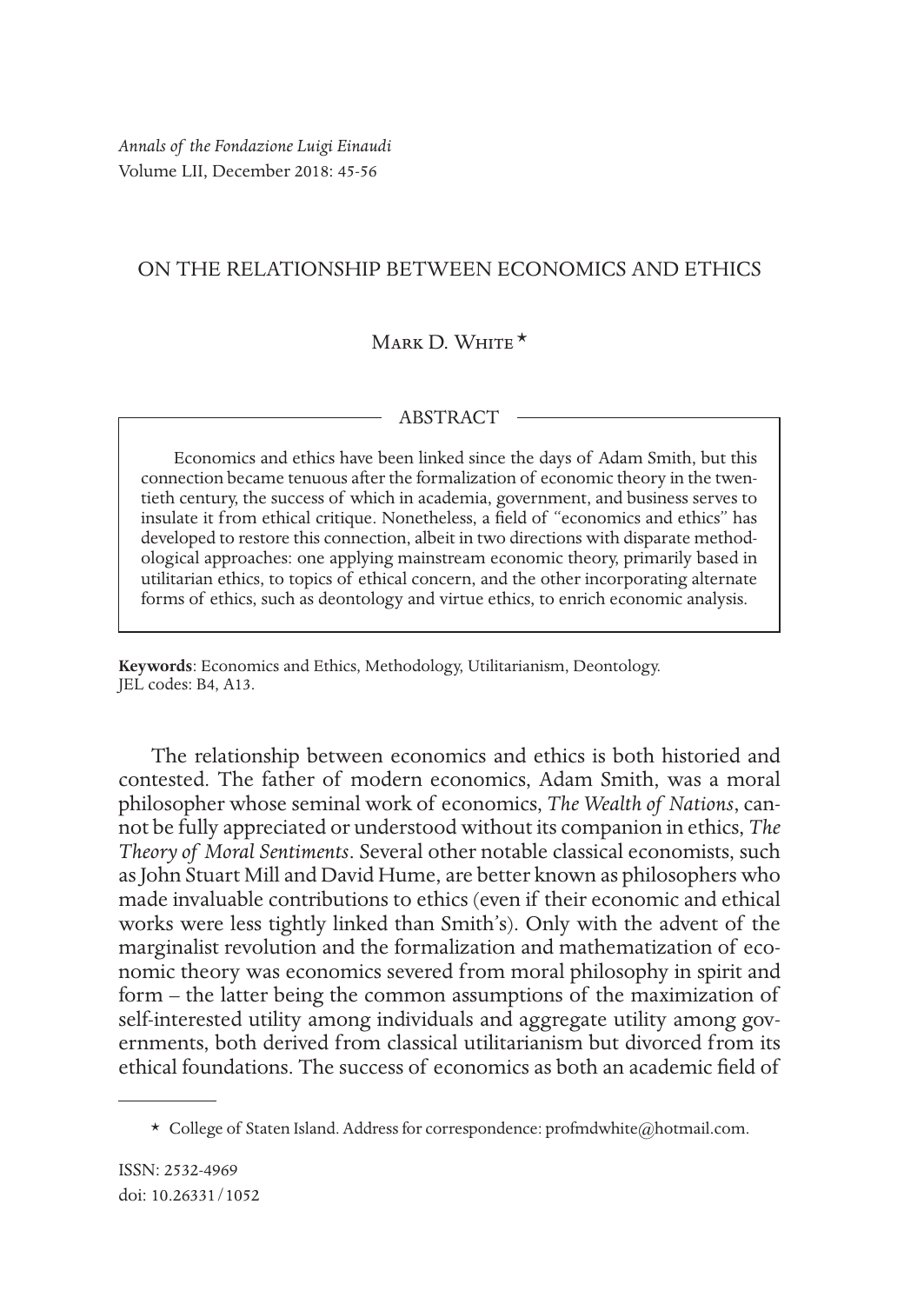study and a resource for business and government has left most economists hostile to criticism of the discipline's ethical foundations, defending the status quo on the basis of parsimony, tractability, and a presumed objectivity borne of ignorance of the ethical presumptions embedded in economics all along.

As a field, ethics and economics is in a precarious state. Similar to behavioral economists' claims that behavioral economics simply *is* economics now, it could be argued that ethics simply is a part of economics, integral and inseparable, albeit neglected and shunted aside of late. To most economists, however, ethics and economics is treated as a heterodox topic; in fact, heterodox economists embrace the need for a stronger emphasis on ethics and values in economic theory and practice, whereas mainstream economists, at best, pay lip service to this need but do little toward meeting it. Unlike the economic approaches to law, politics, and the family, each of which has become an accepted subfield within economics, ethics and economics has a more ambivalent status, presumably because much of the work done in the field is critical in nature. Although there are several published overviews that may serve as textbooks for advanced undergraduate or graduate courses (Wight, 2015; Hausman, McPherson, and Satz 2016), one handbook in print (Peil and van Staveren 2009) and another forthcoming (White 2019), there is no professional association devoted to ethics and economics, only one independent journal (*Éthique et économique/Ethics and Economics*), and one book series (*On Ethics and Economics*, from Rowman and Littlefield International). Work in this area usually finds a welcoming home in journals and conferences of economic methodologists, economics and philosophy more generally, and heterodox economics groups (especially the Association for Social Economics, which explicitly cites a focus on ethics and values in its mission statement). However, ethics and economics has yet to coalesce into an autonomous field with fairly well-defined boundaries (much less a canonical statement of purpose); rather, as I argue below, it may actually be composed of two distinct yet related areas of study, one more palatable to the mainstream than the other (but largely ignored nonetheless).

### 1. Understanding of the Relationship between Economics and Ethics

The standard terms used for the field, "ethics and economics" and "economics and ethics", reflect a parallelism that suggests, in the terms of Cat (2017), *multidisciplinary* work – involving "the juxtaposition of the treatments and aims of the different disciplines involved in addressing a common problem". But that degree of equal contribution among both con-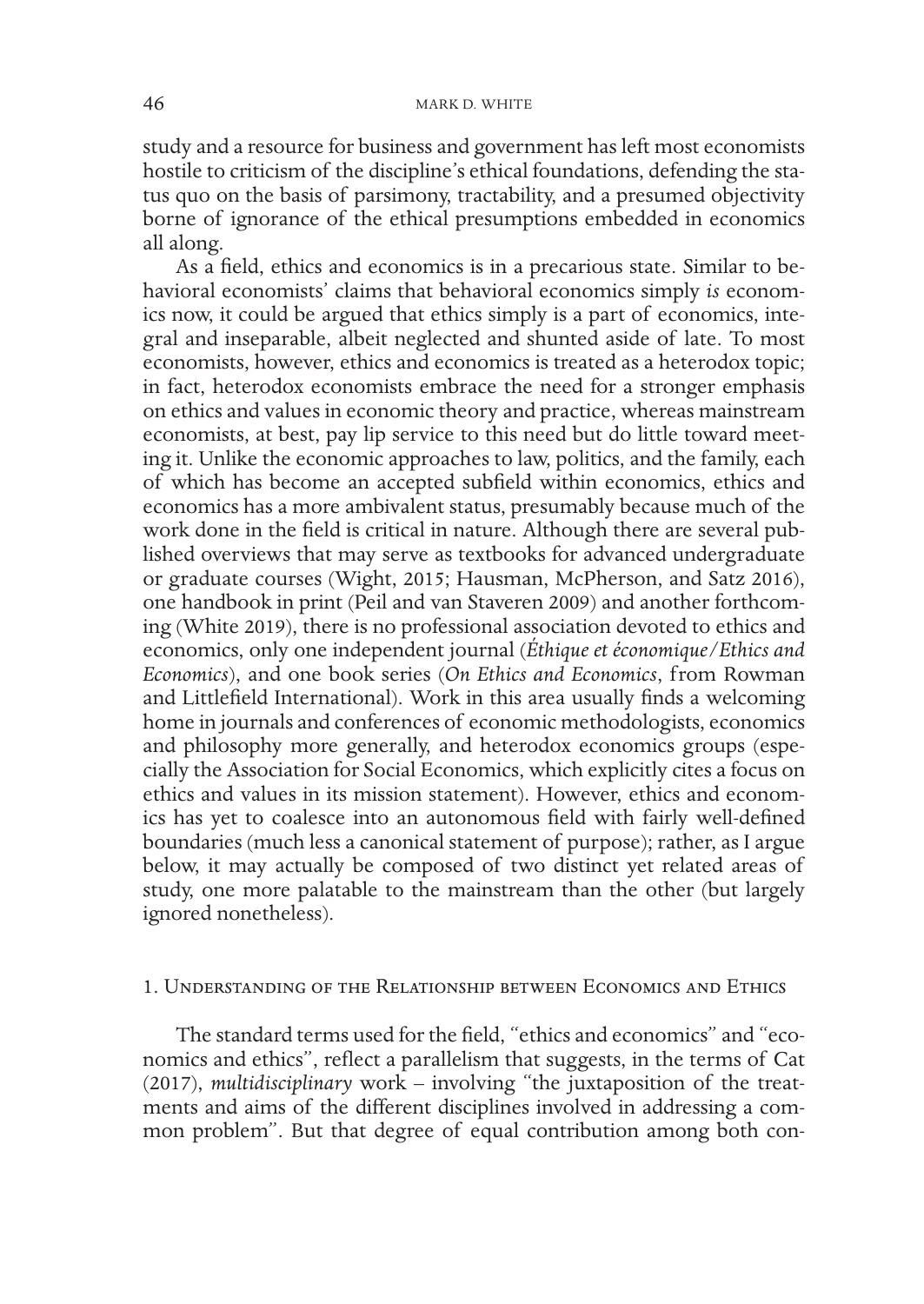stituent fields is rare. For the most part, ethics and economics represents *crossdisciplinary* work, involving "borrowing resources from one discipline to serve the aims of a project in another", with a parallel flow in the other direction or even the creation of new, relatively autonomous joint field. Scholars in ethics and economics – which includes very few mainstream economists, and instead economists from heterodox fields such as social economics, feminist economics, and radical political economy, as well as some philosophers – draw on the work of moral philosophers to (1) expose and enlighten the existing utilitarian foundations of economics, and (2) enrich and broaden them with insights from other approaches to ethics (such as deontology, virtue ethics, and care ethics). In other words, ethics is imported into economics to improve its explanatory and predictive power and its practical efficacy – and also to modify these standards themselves (most obviously in the case of policy).

However, this characterization may be too narrow, and ethics and economics can be understood more broadly than this. In fact, work in ethics and economics can be divided into two distinct approaches – disparate enough, perhaps, to be considered two fields rather than two aspects of a single one. The first, described above, is methodological in nature, examining and analyzing the ways economics research is currently conducted in relation to ethics. In this sense, it is mostly a critical exercise, taking the view that the form and extent of ethics used in economics is too sparse, and should be either expanded (along utilitarian lines) or overhauled entirely (along the lines of other systems of ethics). If mainstream economics, and especially its neoclassical core, is understood to be applied utilitarianism (in its simplest and crudest form), which readily enables translation to formal mathematics, then the changes to economics technique required by adapting to more 'qualitative' systems of ethics – such as virtue ethics or deontology – are understandably seen as significant challenges to the status quo. Accordingly, this is the aspect of ethics and economics that is embraced largely by economic methodologists as well as heterodox economists who are inclined to adopt a critical stance, and to a large extent sits outside of mainstream economics, perhaps as much a field of philosophy as of economics (Kincaid and Ross 2017).

The other category of ethics and economics is neither methodological nor explicitly critical. Work in this area attempts to explain ethical or non-self-interested behavior within standard economic techniques and models with minimal deviation. One example is Gary Becker's 'Rotten Kid Theorem' (1981), which states that even the most selfish family members will behave altruistically toward others in the family if this will increase their share of resources. Such behavior is morally insincere and is based on decidedly amoral motivations, and therefore does not stretch the stan-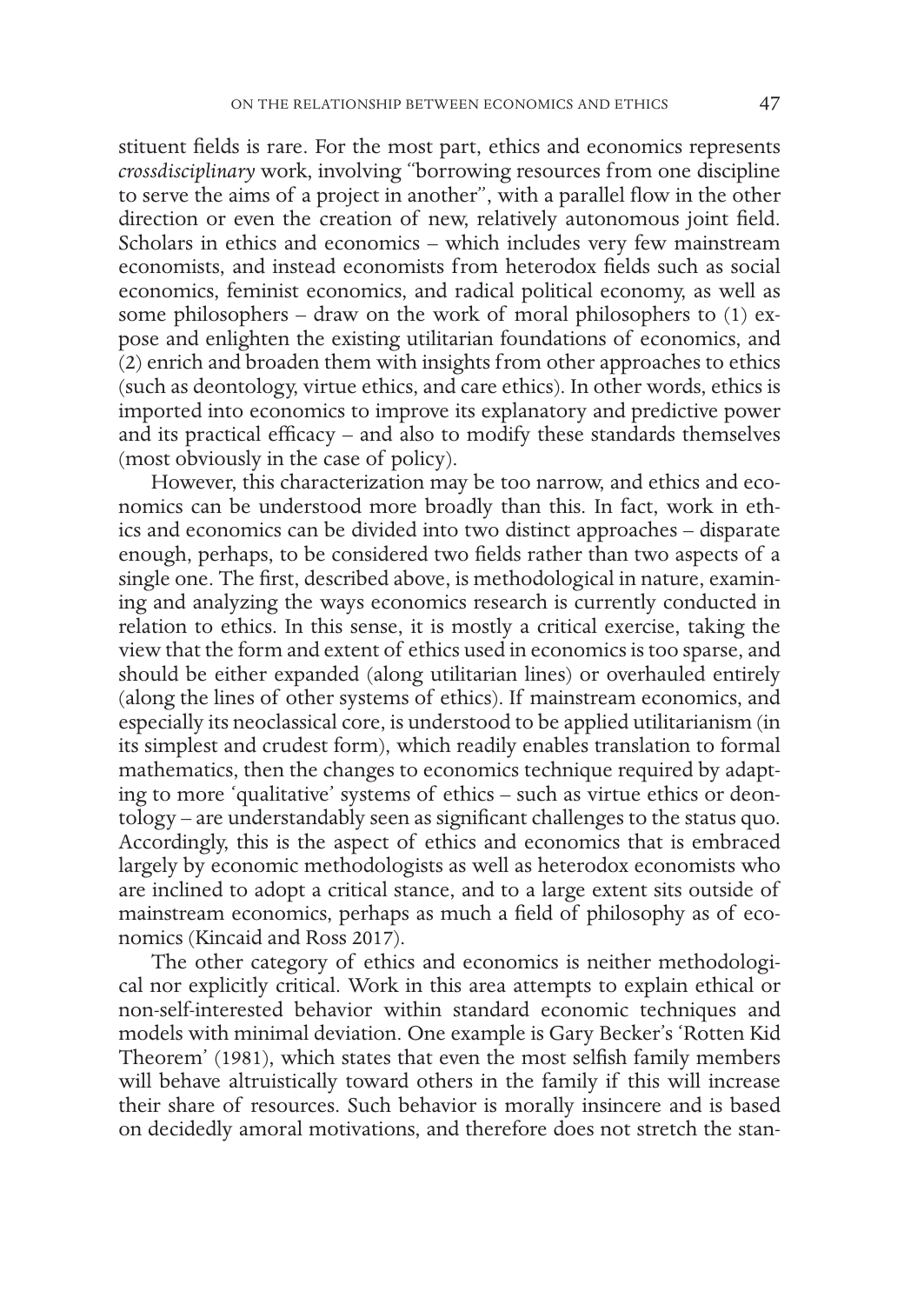dard assumptions of mainstream economics, yet still explains behavior that "seems" altruistic. Also within "normal" parameters of economics are theories of altruism that posit other-regarding preferences or utility functions (Margolis 1984; Etzioni 1990), well within the formal requirements of choice theory. In support of this, scholars (such as Bowles and Gintis 2013) have proposed evolutionary models that explain the emergence of moral sentiments, norms, and behavior—models that begin, as most models in economics do, naturalistically (that is, from a premise of self-interest). This kind of ethics and economics research sits inside mainstream economics while slowly expanding the understanding of ethical behavior within it.

This highlights an important critical aspect of this otherwise accommodationist sort of ethics and economics. Even without challenging existing norms of economic modeling or suggesting alternatives, it exposes the value judgments inherent in mainstream economics—most foremost among them the ubiquitous assumption of the pursuit of self-interest, which is assumed to be a universal motivation for choice and behavior as well as a normative justification for the resulting outcomes. This is rarely acknowledged as a value judgment, regarded as "natural" even by those trying to explain ethical behavior that would seem to defy it, while any introduction of thicker concepts of ethics or morality is regarded as an *ad hoc* imposition on an ethically neutral enterprise. Although self-interest can be a useful heuristic assumption to begin with when modeling, a wealth of experimental research has revealed it in many cases to be a null hypothesis to be rejected (Fehr and Schmidt 2006). Furthermore, self-interest does not stand by itself, but rather is linked to other concepts such as individual liberty and private property, both of which are similarly taken for granted in most mainstream economics research and rarely recognized as controversial concepts (as they are in heterodox economics as well as philosophy in general). In the end, all of these concepts are implicitly taken to support the larger utilitarian program, and are regularly dismissed when in violation of it. (There may be a libertarian undercurrent to much mainstream economics, but it is a pragmatic one and therefore flows very weakly and is easily diverted).

We can see how the two types of ethics and economics relate to each other by looking at how economists can accommodate various moral philosophies into their work. Insofar as altruistic and more broadly ethical behavior can be modeled with the ordinary techniques of economic theory, ethics and economics can remain fairly restrained, tweaking standard conceptions of preferences and utility to generate maximizing behavior that incorporates the well-being of others and is therefore more broadly utilitarian. As such, these elaborations of typical self-interested choice can easily be incorporated into the mainstream in both theoretical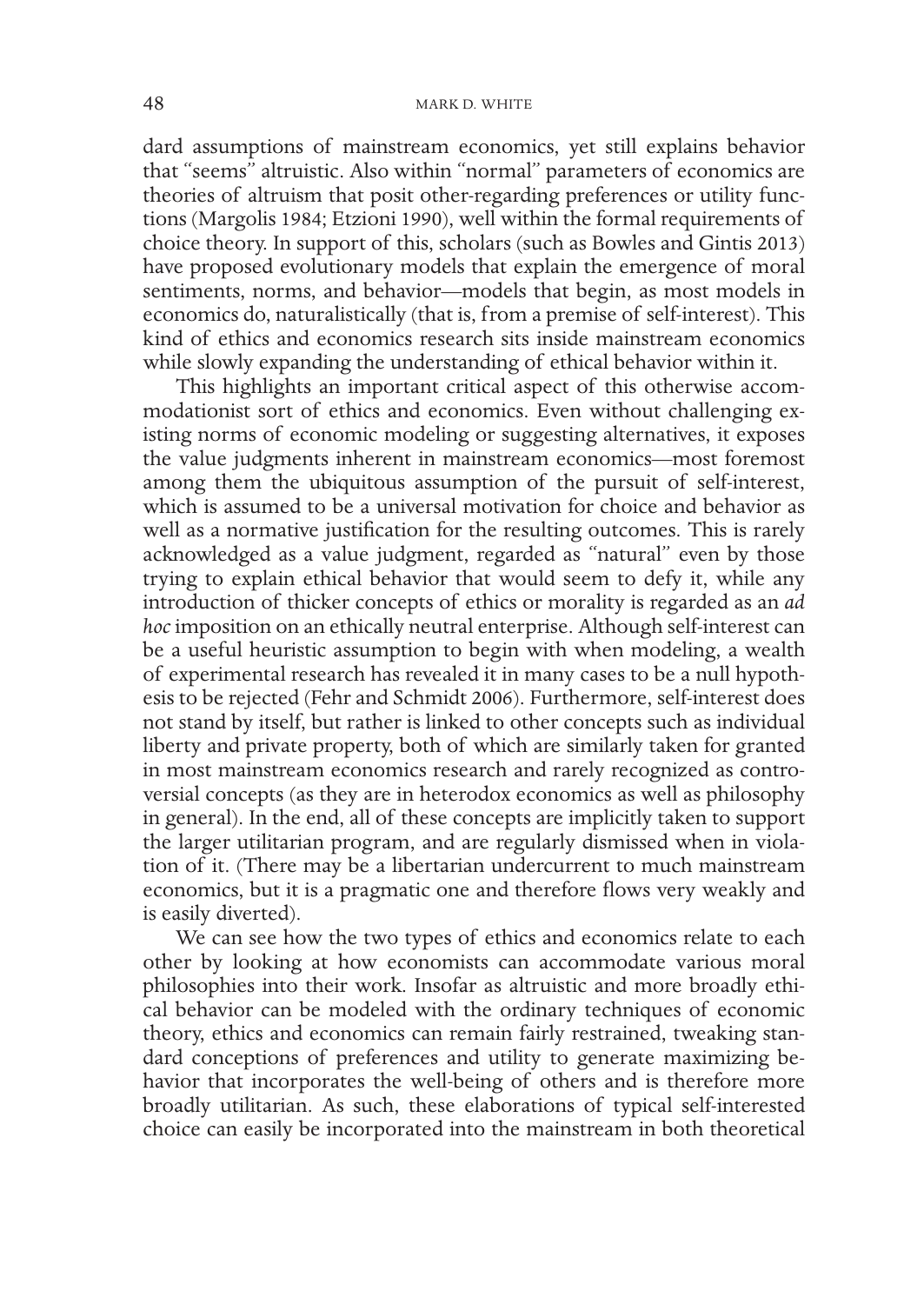and empirical research (as we see by the wealth of experimental work in the area). It is decidedly more radical – and therefore critical – to incorporate nonconsequentialist systems of ethics, such as deontology and virtue ethics, into a theory of choice that is structurally more compatible with consequentialism.

In its simplest sense, deontology is based on qualitative restrictions on action, often taking the form of duties such as "do not lie" or "do not kill", even if these proscriptions result in worse consequences.<sup>1</sup> In philosophy, this is often illustrated with the famous *trolley problem*, in which a person must choose whether to divert a runaway trolley car from a broken track to save five passengers at the cost of one bystander on the other track (Foot 1967; Thomson 1976). Although such duties would prohibit the unrestrained pursuit of self-interest (or even other-regarding preferences), they are not completely alien to economic choice models. In the sense that they limit actions, deontological prohibitions take the same form, and serve the same function, as constraints on money or time (White 2011). Some may argue that moral constraints are voluntary, but once again this begs the question of why self-interest must be assumed, and ignores the fact that many people feel bound by moral constraints. (Ironically, if agents do not feel bound by moral constraints, they will not be bound by wealth constraints either to the extent they can steal from others.) These constraints operate on a societal level as well; one could interpret the literature for and against limits on market activity (Satz 2010; Sandel 2012; Brennan and Jarowski 2015) as discussing the construction or destruction of shared constraints on market behavior, regardless of the effect on aggregate welfare or well-being.

Not only is deontology more compatible with standard economic model of choice than ordinarily thought, but like ethical behavior in general, it has an unacknowledged presence in modeling as it is. Agents in typical economic models, whether of individual choice or interactions in the market, are assumed to comply with ethical and legal norms forbidding deceit and coercion; exceptions are made only in the economics of crime and other fields that focus on such "aberrations". Honesty and fairness is such situations could be understood as strategically self-interested behavior according to the mainstream approach, if the risk of apprehension was high or reputational effects were very strong. However, these conditions do not hold in most cases of ethical behavior, either in the real world, where most people do not even consider forbidden acts, or the world of economic

<sup>&</sup>lt;sup>1</sup> I intentionally set aside the positive duties, such as beneficence, emphasized in more elaborate deontological systems such as that of Immanuel Kant, which can be modeled alongside preferences (WHITE 2011).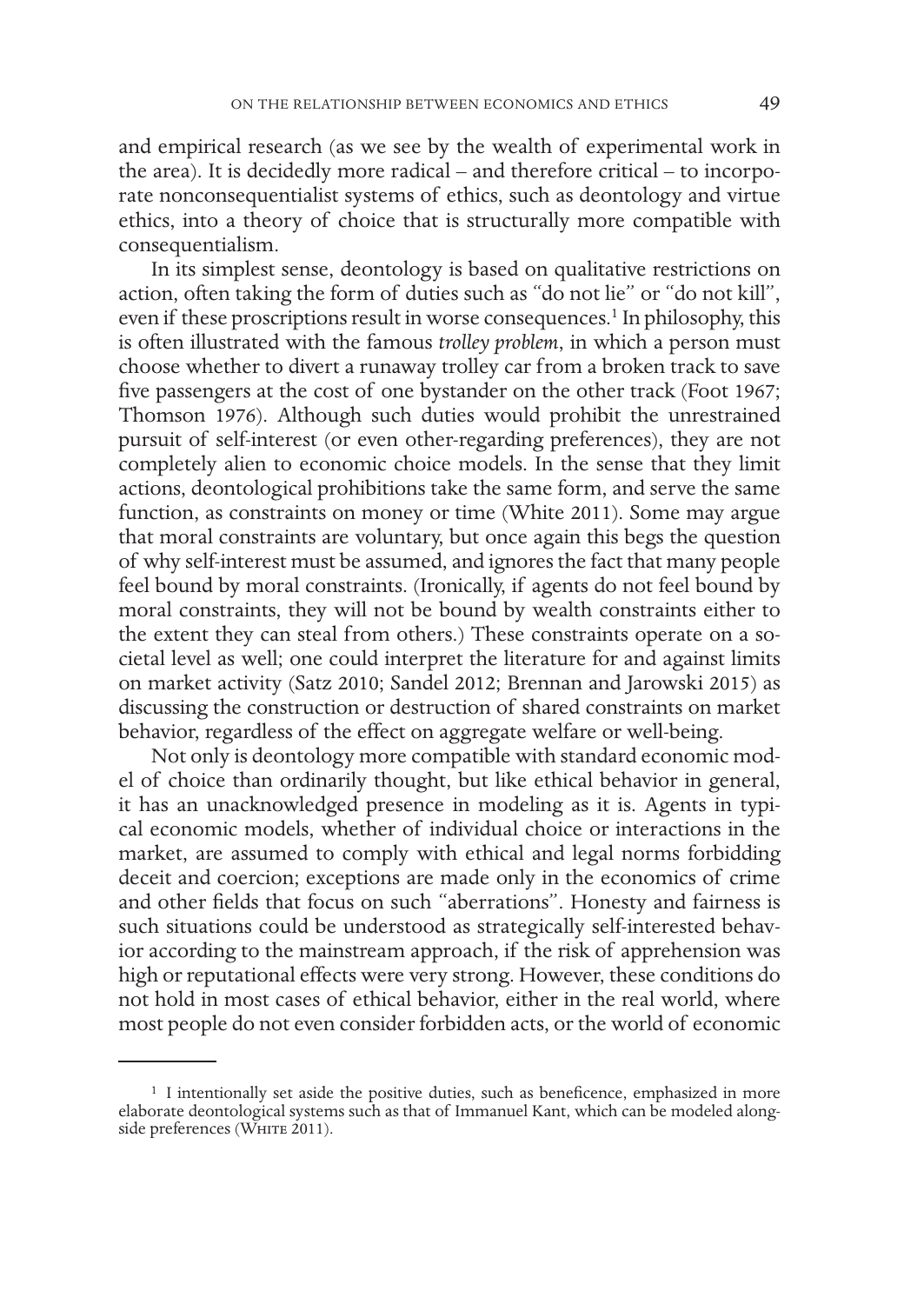modelling, where it is usually not accounted for at all. The insistence on explaining every aspect of human behavior through an arbitrarily chosen, methodologically convenient framework, to the exclusion of simpler and more reasonable explanations, may be the clearest evidence of not-so-hidden value judgments in economics.

While deontology, in its simplest aspect of negative duty, is surprisingly easy to work into mainstream economic models, virtue ethics is more difficult, and therefore represents an even greater challenge to the status quo (van Staveren 2001; Baker 2009; Baker and White 2016). This difficulty also stands as a commentary on how far economics has gotten from its 18<sup>th</sup>century roots, as Adam Smith has come to be regarded as a virtue ethicist (McCloskey 2008; Otteson 2016) as well as a moral sentimentalist. Virtue ethics differs from both consequentialism and deontology in that it does not prescribe or proscribe particular actions; rather than focusing on action, it emphasizes the moral qualities or character traits (virtues) of actors themselves. Put another way, it deals with the intrinsic motivations behind actions rather than actions themselves (or the moral qualities thereof ). In this sense, virtue ethics would seem to comment more on the general way in which economic behavior is modelled, such as whether it should result from a consideration from preferences or utility (or duty, for that matter) at all. This, plus the fact that virtues are normally defined in vague, general terms that cannot be traced to particular actions, makes it extremely difficult to incorporate virtue ethics directly into economic models of choice – taken to the extreme, it would seem to defy the practice of formal modelling at all.

Most of this discussion has been in the context of positive economics: that is, expanding the ethical reasons available to economic theory to enable it to explain and predict a wider range of behavior more accurately. The same exercise can be conducted with reference to normative economics, in which some type of welfare economics is the norm.<sup>2</sup> Whether it takes the form of social welfare functions, aggregated preferences, or costbenefit analysis (Kaldor-Hicks efficiency), welfare economics is operationalized utilitarianism, and as such it is subject to the same criticisms (Sen and Williams, 1982; Scheffler 1988). Although many economists feel that standard welfare economics suffices for ethical content in economics – to the extent of indemnifying the field from further ethical inquiry – there is a large body of work that recognizes these criticisms, and modifies or elaborates on standard welfare economics to address them (Fleurbaey 2008; Adler 2011). For example, most economic models treat all harms equally,

<sup>2</sup> Here I use the language of positive and normative economics merely as a familiar shorthand; on the problems with it, see PUTNAM 2002.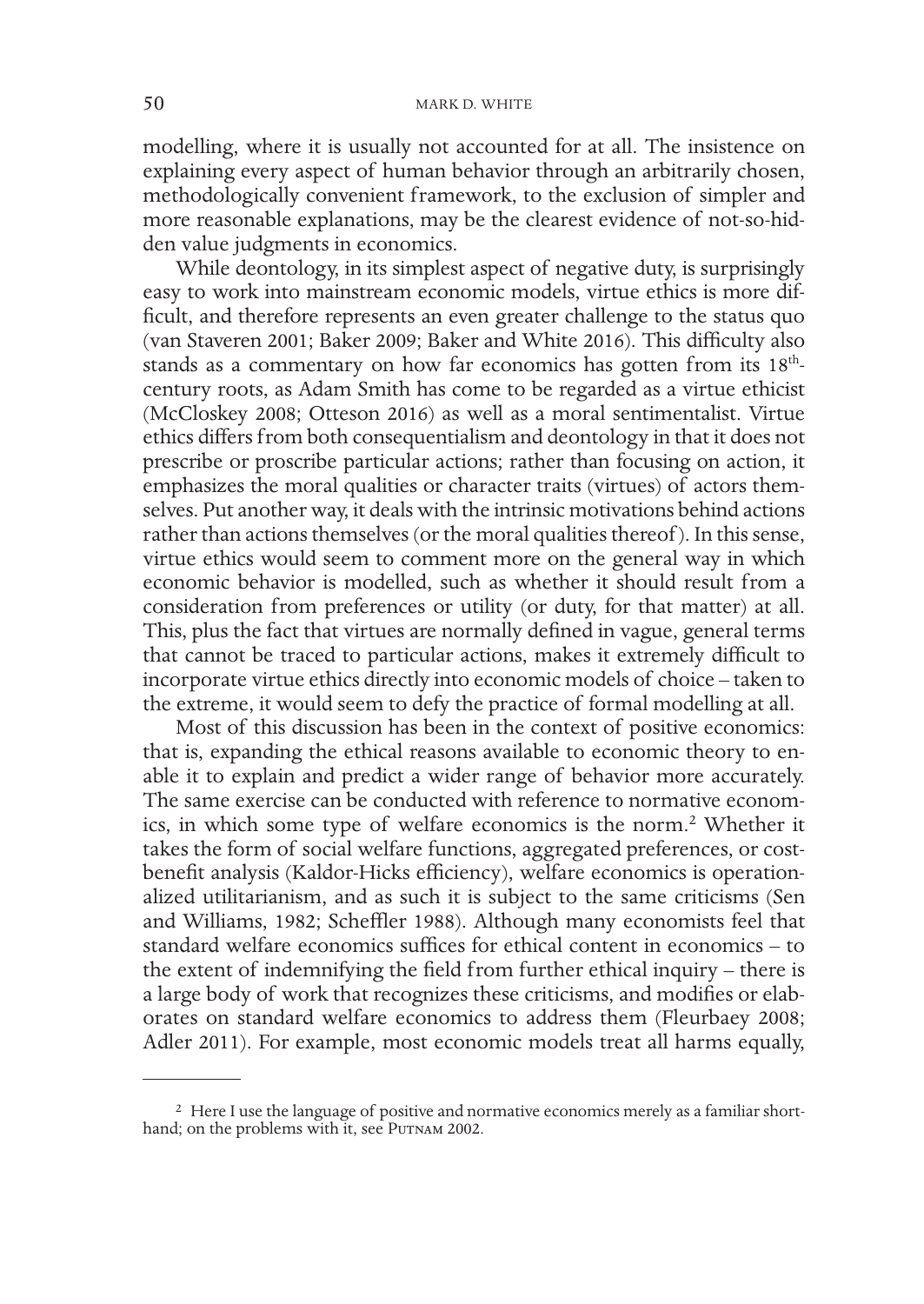simply as negative utilities, but there are moral dimensions to harm that render some instances more important than others (White 2015; DeMartino 2019). In general, this would be an example of the more moderate, less critical ethics and economics that uses the tools and concepts of moral philosophy to improve economic theory without directly challenging it. The more critical tack would be to question the utilitarian nature of welfare economics directly, focusing instead on deontological concepts such as rights and justice as constitutional economics does (Buchanan 1990; Vanberg 2005), or less quantitative conceptions of well-being as the capabilities approach does (Sen 1987; Nussbaum 2011), work that shares some aspects in common with virtue ethics.

Taking an overview, ethics and economics is a nascent field, albeit one with long historical precedent, with many different aspects that intersect in fascinating ways. It can be methodological or applied, more or less critical of economics' utilitarian roots, and conducted in reference to positive or normative economics. For example, traditional work on altruistic behavior within mainstream economics is applied work, less critical of utilitarianism, and mostly positive. My own work integrating Immanuel Kant's deontological ethics into economic theory (White 2011, summarized above) is more critical, mostly methodological, and is relevant to both positive and normative economics. In terms of how critical any work in ethics and economics is, the spectrum is continuous, but most of ethics and economics is bimodal along it, taking the form of either strictly applied work exploring standard economic explanations for economic behavior, or directly critical work challenging the presumptions of mainstream economics itself. The question is, if both parts of the field expand, will they bridge the gap between them or spread further apart? (For the sake of the field in general, I hope for the former). In both these guises and those in between, however, ethics and economics remains crossdisciplinary, borrowing the insights and concepts of moral philosophy to improve economics in some way.

## 2. How I See This Relationship Changing over Time

In the context of the current crossdisciplinary relationship between economics and ethics, I wish I were more optimistic. Despite occasional paeans from renowned scholars and popular commentators, as well as the ongoing work from those in the area (mostly heterodox economics), I don't see tremendous movement in the discipline on the part of the mainstream, who rest content in the level of success and influence they enjoy. Based on the feedback I've personally received over the years, many economists – theorists more than empiricists – are open to the topic, interested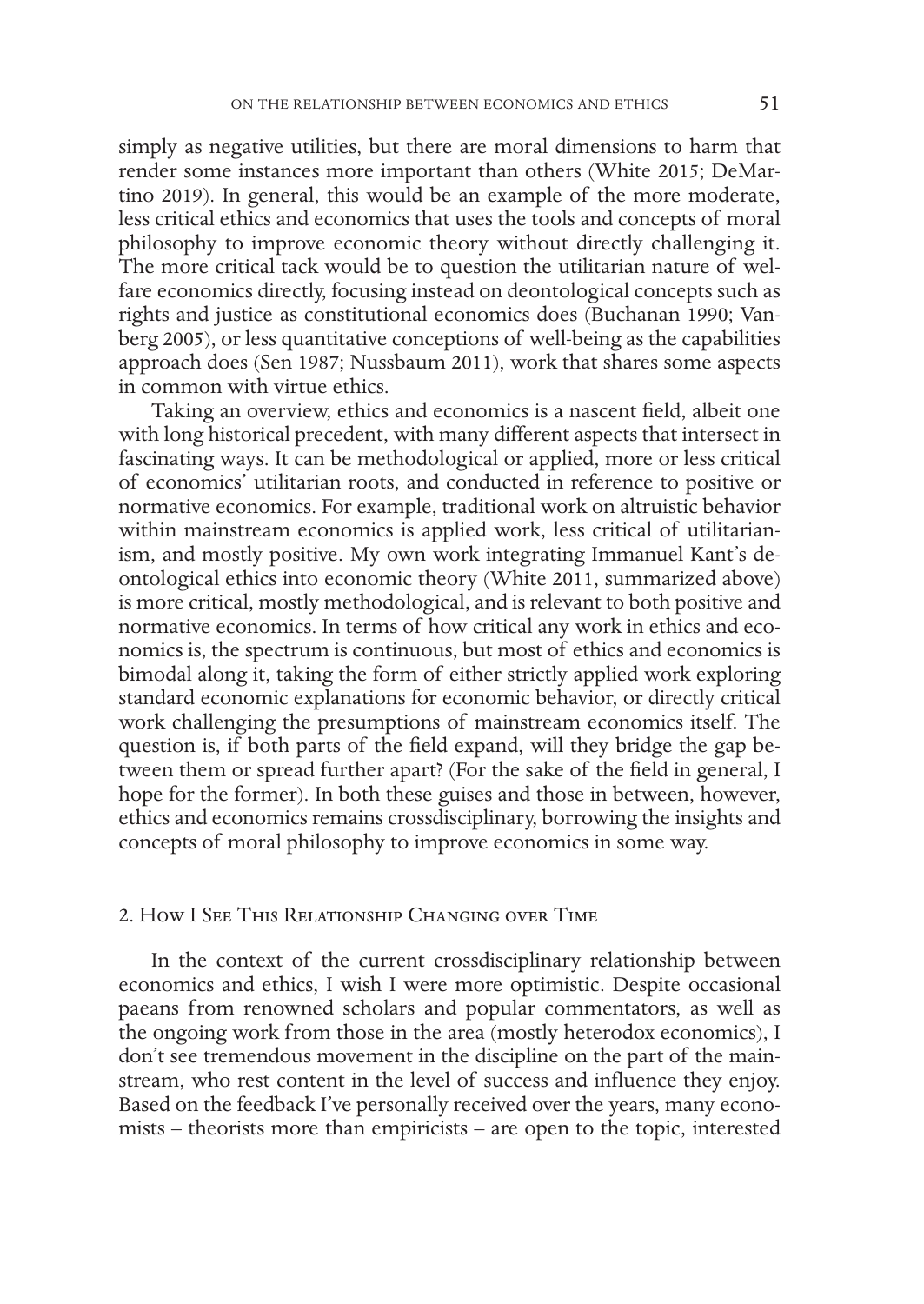and sometimes even fascinated, yet not seeing enough marginal value to incorporating more ethics into their research. (Of course, some reject the notion entirely, steadfastly maintaining that "people are obviously selfish" or "welfare economics is enough"). If we cynically assume economists respond chiefly to material incentives, there does not seem to be sufficient incentive for them to integrate deeper conceptions of ethics into their work. Academic economics is widely regarded as an obscure, impenetrable black box to most people, so few would notice an increased focus on ethics unless it "cashed out" in surprising, counterintuitive results, such as happened to some extent with the experimental findings concerning unselfish behavior in games. Furthermore, given mainstream economists' desire to be seen as impartial, objective scientists, there is little hope that they will acknowledge the value judgments inherent in their work, much less question them or consider different ones.

I see more promise for ethics and economics to become a truly multidisciplinary discipline as moral philosophers learn from how economists have put utilitarianism into practice. Much philosophical work in ethics is still hypothetical, conducted in terms of thought experiments such as the trolley problem, with real-world applications addressed only with copious caveats and qualifications. This is understandable, given the admirable care with which philosophers make statements and their reticence to assert anything they cannot support conclusively with logic or evidence. But as philosophers are called on more often to comment on emerging societal issues, they will need to make definitive statements that acknowledge the practical limitations of abstract theories – in other words, the trade-offs and compromises that are economists' stock in trade. Philosophers are absolutists by nature, emphasizing the insolubility of tragic dilemmas, while economists are more practical, acknowledging that even though a choice may be hard, it nonetheless must be made. Economists may too quickly pull the lever in the trolley problem that condemns the innocent bystander to death to save the five trolley passengers, a choice which would be questionable to many philosophers, but at least the economist would be less hesitant to make the choice at all. (In other words, Buridan's ass would never be an economist).

There are signs that philosophers are becoming more willing to engage with economic realities. Philosophers are getting more involved in real-world debates, such as the programming of autonomous vehicles (Lin, Abney, and Jenkins 2017), in which thought experiments become real and much more complicated, requiring the explicit recognition of trade-offs. Another encouraging note is the relatively new field of experimental philosophy, similar to experimental economics, in which philosophers, often in cooperation with psychologists, empirically test people's understandings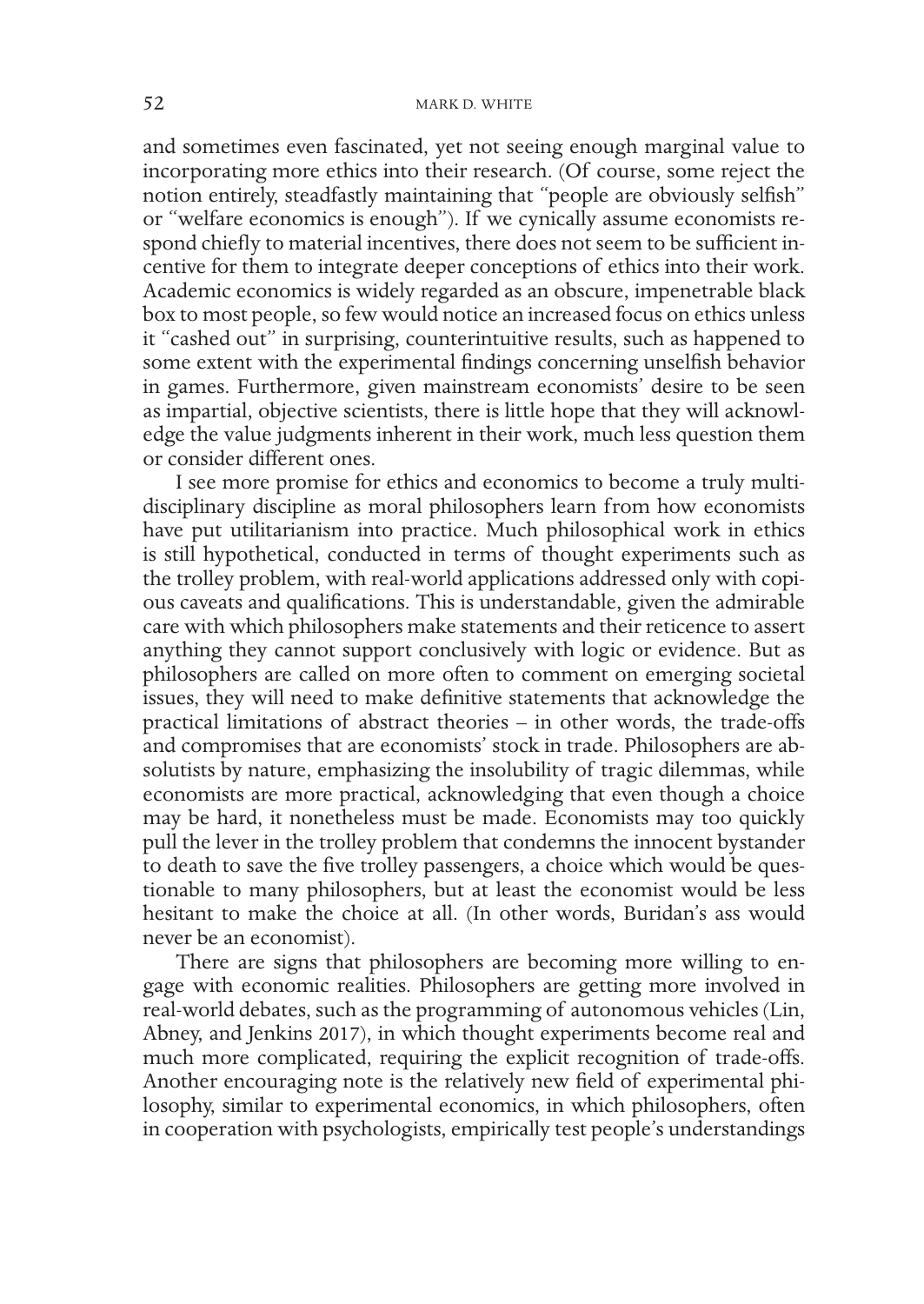of philosophical concepts (such as free will and responsibility) as well as their reactions to thought experiments such as the trolley dilemma (Knobe and Nichols 2017). These are not economic situations *per se*, but nonetheless they reflect philosophy's increasing willingness to engage with other disciplines. As philosophers engage more closely with the real world, they must acknowledge and deal with economic realities, and in the best case scenario they will learn from economists' experience and real-world knowledge as economists learn from philosophers.

3. The Importance of Developing Further Relationships between Disciplines in Science and Humanities (in General)

I do not expect to be alone in asserting that stronger relationships between scholarly disciplines, especially across the science-humanities "divide", are essential. Every scholarly discipline offers a unique and valuable perspective on the world, but a limited and incomplete one. Economists' greatest danger of vanity lies in thinking they can explain the entirety of human life and interactions, that everything can be explained using economic terms and logic. I agree that economics has *something* of value to say about most everything, but cannot say *everything* about any one thing – and that includes traditionally economic phenomena, such as consumer demand, monopoly behavior, and interest rate policy. All of these issues have non-economic elements to them, which deserve the input and expertise of other scholars in the social scientists and humanities – especially moral philosophers.

#### **REFERENCES**

- Adler M.D. 2011, *Well-Being and Fair Distribution: Beyond Cost-Benefit Analysis*, Oxford: Oxford University Press.
- Baker J.A. 2009, "Virtue and Behavior", *Review of Social Economy*, 67 (1): 3-24.
- Baker J.A. and White M.D. (eds.) 2016, *Economics and the Virtues: Building a New Moral Foundation*, Oxford: Oxford University Press.
- Becker G.S. 1981, *A Treatise on the Family*, Cambridge, MA: Harvard University Press.
- Bowles S. and Gintis H. 2013, *A Cooperative Species: Human Reciprocity and Its Evolution*, Princeton, NJ: Princeton University Press.
- Brennan J. and Jarowski P.M. 2015, *Markets without Limits: Moral Virtues and Commercial Interests*, New York: Routledge.
- Buchanan J. 1990, "The Domain of Constitutional Economics", *Constitutional Political Economy*, 1 (1): 1-18.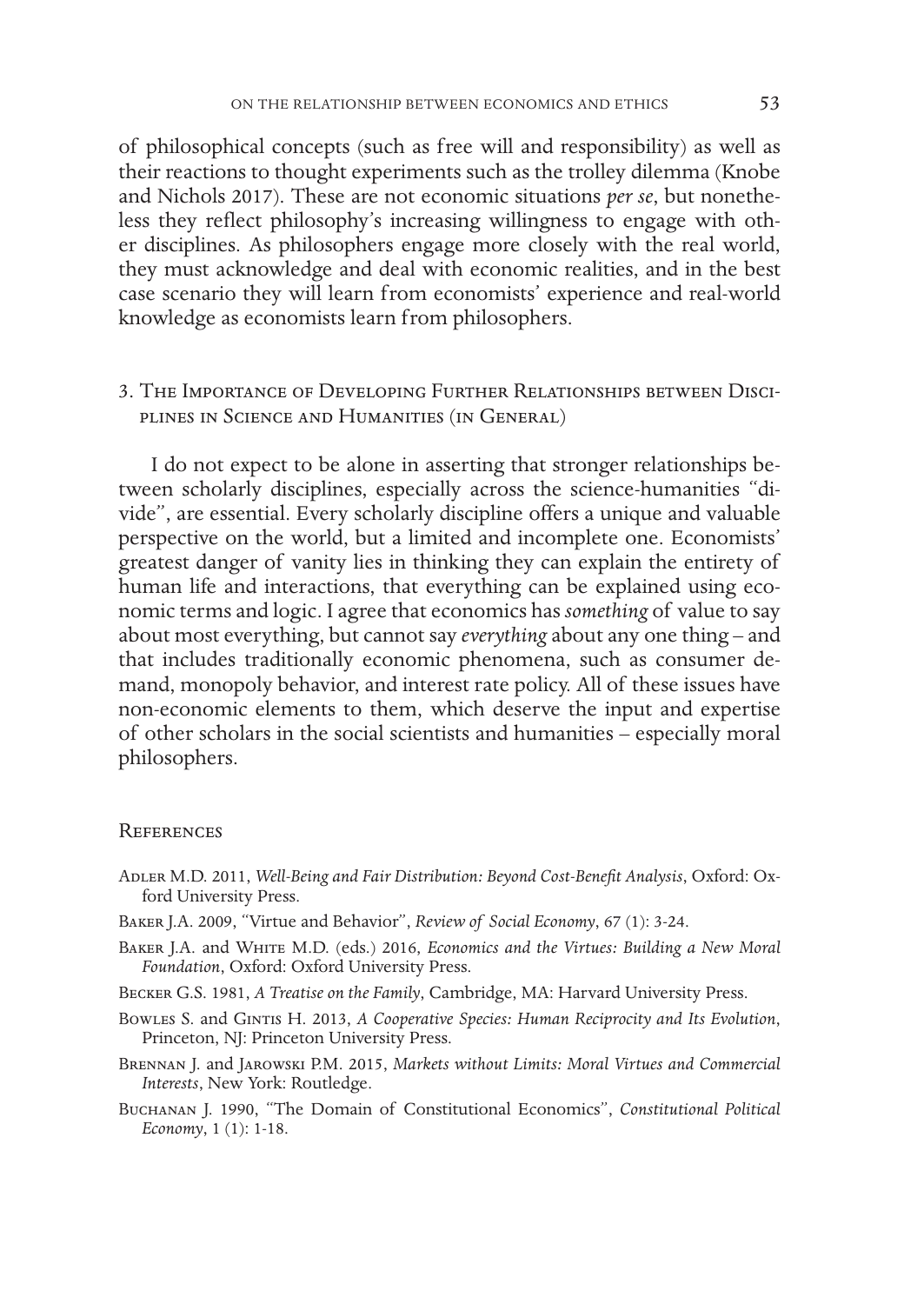- Cat J. 2017, "The Unity of Science", *Stanford Encyclopedia of Philosophy*, available at https:// plato.stanford.edu/entries/scientific-unity/ (accessed May 22, 2018).
- De Martino G. 2019, "The Tragedy of Economics: The Nature of Economic Harm and the Responsibilities of Economists", in M.D. White (ed.), *The Oxford Handbook of Ethics and Economics*, Oxford: Oxford University Press.
- Etzioni A. 1990, *The Moral Dimension: Toward a New Economics*, New York: Free Press.
- FEHR E. and SCHMIDT K.M. 2006, "The Economics of Fairness, Reciprocity and Altruism -Experimental Evidence and New Theories", in S.-C. Kolm and J.M. Ythier (eds.), *Handbook of the Economics of Giving, Altruism and Reciprocity*, vol. I, Dordrecht: Elsevier: 615-691.
- Fleurbaey M. 2008, *Fairness, Responsibility, and Welfare*, Oxford: Oxford University Press.
- Foot P. 1967, "The Problem of Abortion and the Doctrine of Double Effect", *Oxford Review*, 5: 5-15.
- Hausman D., McPherson M. and Satz D. 2016, *Economic Analysis, Moral Philosophy, and Public Policy*, 3rd ed., Cambridge: Cambridge University Press.
- Kincaid H. and Ross D. 2017, *The Oxford Handbook of the Philosophy of Economics*, Oxford: Oxford University Press.
- Knobe J. and Nichols S. 2017, "Experimental Philosophy", *Stanford Encyclopedia of Philosophy*, available at https://plato.stanford.edu/entries/experimental-philosophy/ (accessed May 22, 2018).
- Lin P., Jenkins R. and Abney K. (eds.) 2017, *Robot Ethics 2.0: From Autonomous Cars to Artificial Intelligence*, Oxford: Oxford University Press.
- Margolis H. 1984, *Selfishness, Altruism, and Rationality*, Chicago: University of Chicago Press.
- McCloskey D. 2008, "Adam Smith, the Last of the Former Virtue Ethicists", *History of Political Economy*, 40 (1): 43-71.
- Nussbaum M. 2011, *Creating Capabilities: The Human Development Approach*, Cambridge, MA: Harvard University Press.
- OTTESON J. 2016, "Adam Smith on Virtue, Prosperity, and Justice", in J.A. Baker and M.D. White (eds.), *Economics and the Virtues: Building a New Moral Foundation*, Oxford: Oxford University Press: 72-93.
- Peil J. and van Staveren I. (eds.) 2009, *Handbook of Economics and Ethics*, Cheltenham, UK: Edward Elgar.
- Putnam H. 2002, *The Collapse of the Fact/Value Dichotomy and Other Essays*, Cambridge, MA: Harvard University Press.
- Sandel M. 2012, *What Money Can't Buy: The Moral Limits of Markets*, New York: Farrar, Straus and Giroux.
- Satz D. 2010, *Why Some Things Should not Be for Sale: The Moral Limits of Markets*, Oxford: Oxford University Press.
- Scheffler S. (ed.) 1988, *Consequentialism and Its Critics*, Oxford: Oxford University Press.
- Sen A.K. 1987, *Commodities and Capabilities*, Oxford: Oxford University Press.
- Sen A.K. and B. Williams (eds.), *Utilitarianism and Beyond*, Cambridge: Cambridge University Press.
- Thomson J.J. 1976, "Killing, Letting Die, and the Trolley Problem", *The Monist*, 59: 204-217.
- Vanberg V.J. 2005, "Market and State: The Perspective of Constitutional Political Economy", *Journal of Institutional Economics*, 1 (1): 23-49.